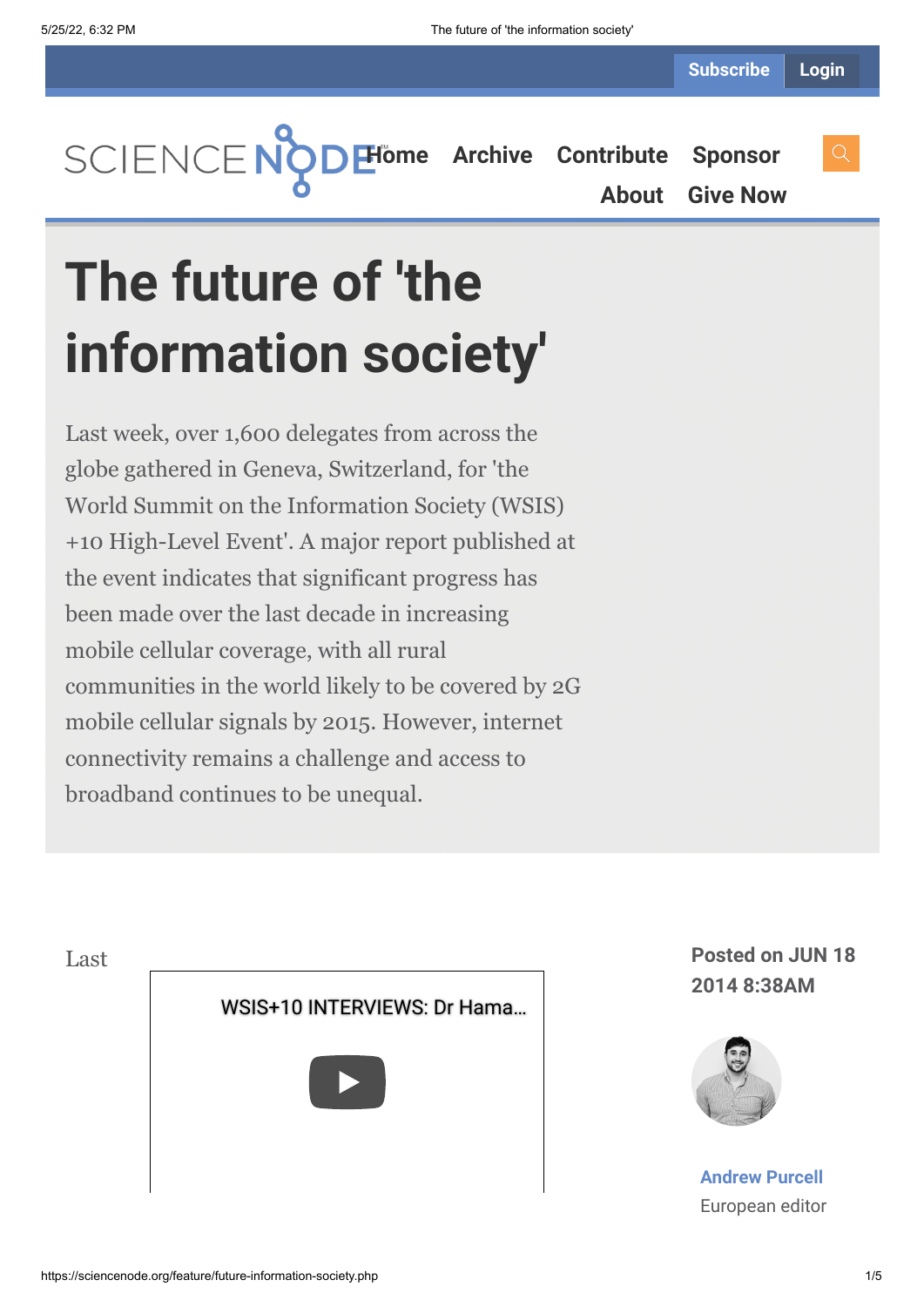#### 5/25/22, 6:32 PM The future of 'the information society'

*Interview with ITU Secretary-General Hamadoun I. Touré. Video courtesy ITU. Front page image © ITU/C. Montesano Casillas, courtesy ITU Pictures, Flickr [\(CC BY 2.0](https://creativecommons.org/licenses/by/2.0/)). This image has been cropped.*

week, over 1,600 delegates from across the globe gathered in Geneva, Switzerland, for 'the World [Summit on the Information Society \(WSIS\) +10](http://www.itu.int/wsis/implementation/2014/forum/) High-Level Event'. The event was held to review the progress that has been made in achieving the telecommunications targets set out following the the first two WSIS events in [2003](http://www.itu.int/wsis/geneva/index.html) and [2005.](http://www.itu.int/wsis/tunis/index.html)

"World leaders at the World Summit on the Information Society in 2003 agreed to promote the use of ICTs for the achievement of internationally agreed development goals and targets," says [International Telecommunication Union \(ITU\)](http://www.itu.int/en/Pages/default.aspx) secretary-general Hamadoun I. Touré. "Ten years after the WSIS, the issues are still alive — that's very important."

[Last month's event saw the launch of the Final](http://www.itu.int/en/ITU-D/Statistics/Pages/publications/wsistargets2014.aspx) WSIS Targets Review, a report prepared by the [Partnership on Measuring ICT for Development,](http://www.itu.int/en/ITU-D/Statistics/Pages/intlcoop/partnership/default.aspx) of which ITU is a founding member. The report indicates that significant progress has been made over the last decade in increasing mobile cellular coverage, with all rural communities in the world likely to be covered by 2G mobile cellular signals by 2015. However, internet connectivity remains a challenge and access to broadband continues to be unequal, with penetration rates around four times higher in developed countries compared to developing ones. "Today almost everyone on Earth

## **Share this story**



### **Republish**

#### **Tags**

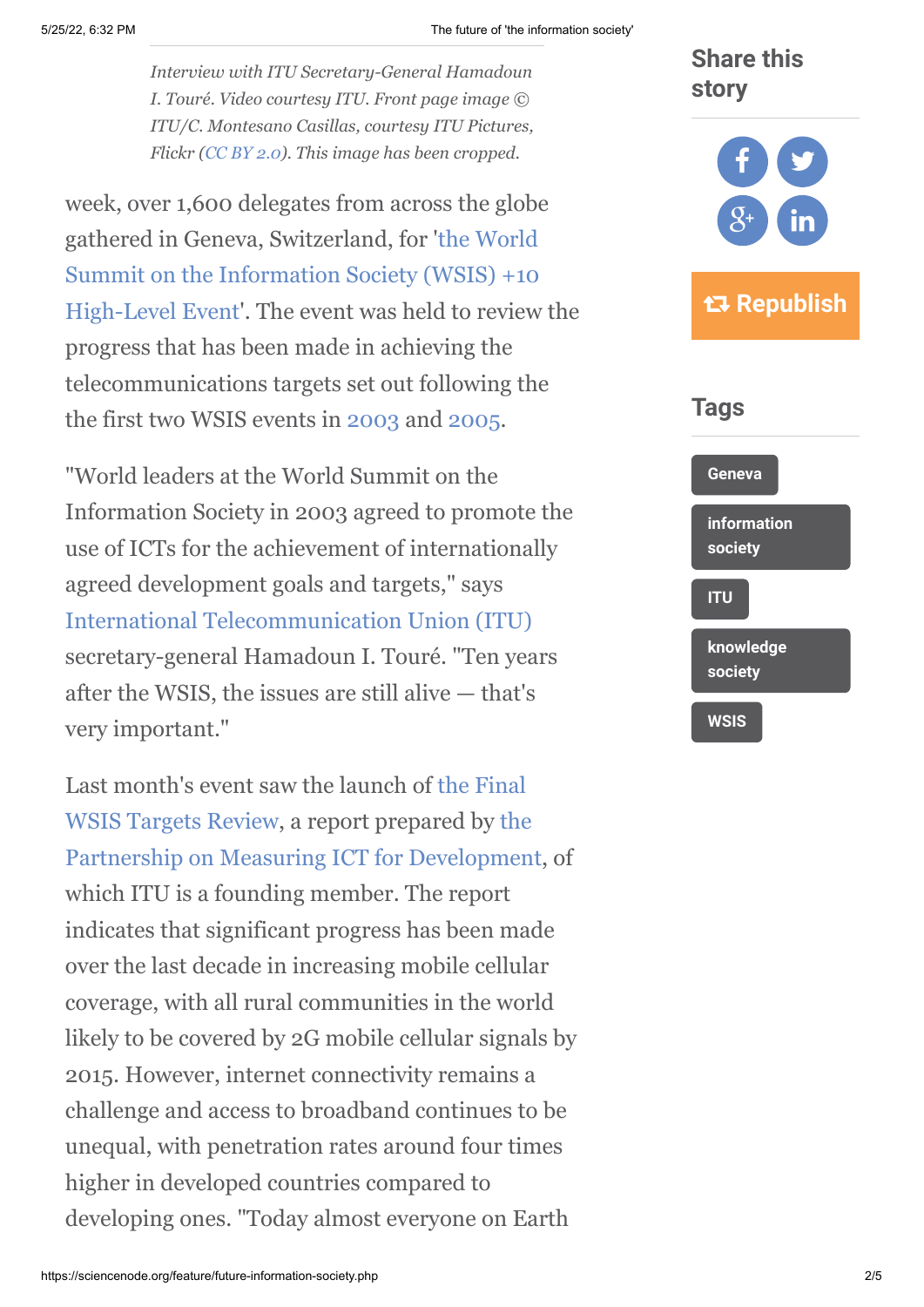lives within reach of a mobile cellular network and nearly three billion people are online; we must now ensure that everyone also has access to broadband connectivity," says Touré.

#### **Bridging the digital divide**

"Information and communication technologies have long been recognized as key enablers for bridging the digital divide and achieving the three dimensions of sustainable development: economic growth, environmental balance and social inclusion," says Ban Ki-moon, secretary-general of [the UN.](http://www.un.org/) "We must do everything in our power to increase access to ICT and broadband connectivity across the world, including reaching people in remote areas, land-locked countries, small island developing states and the least developed countries. This will empower millions of people and enable us to meet our development goals in the post-2015 era."

The report also states that while some countries have successfully integrated computers in schools, less than 10% of schools in many of the world's poorest countries are connected to the internet. The proportion of teachers trained to use ICT in the classroom is increasing, but fewer than 10% of teachers in low-income countries have been trained to effectively use ICTs in their classrooms. Today, almost all scientific and research centers have broadband internet access and the total number of national research and education networks (NRENs) has improved significantly. Meanwhile, libraries, museums, and archives are now important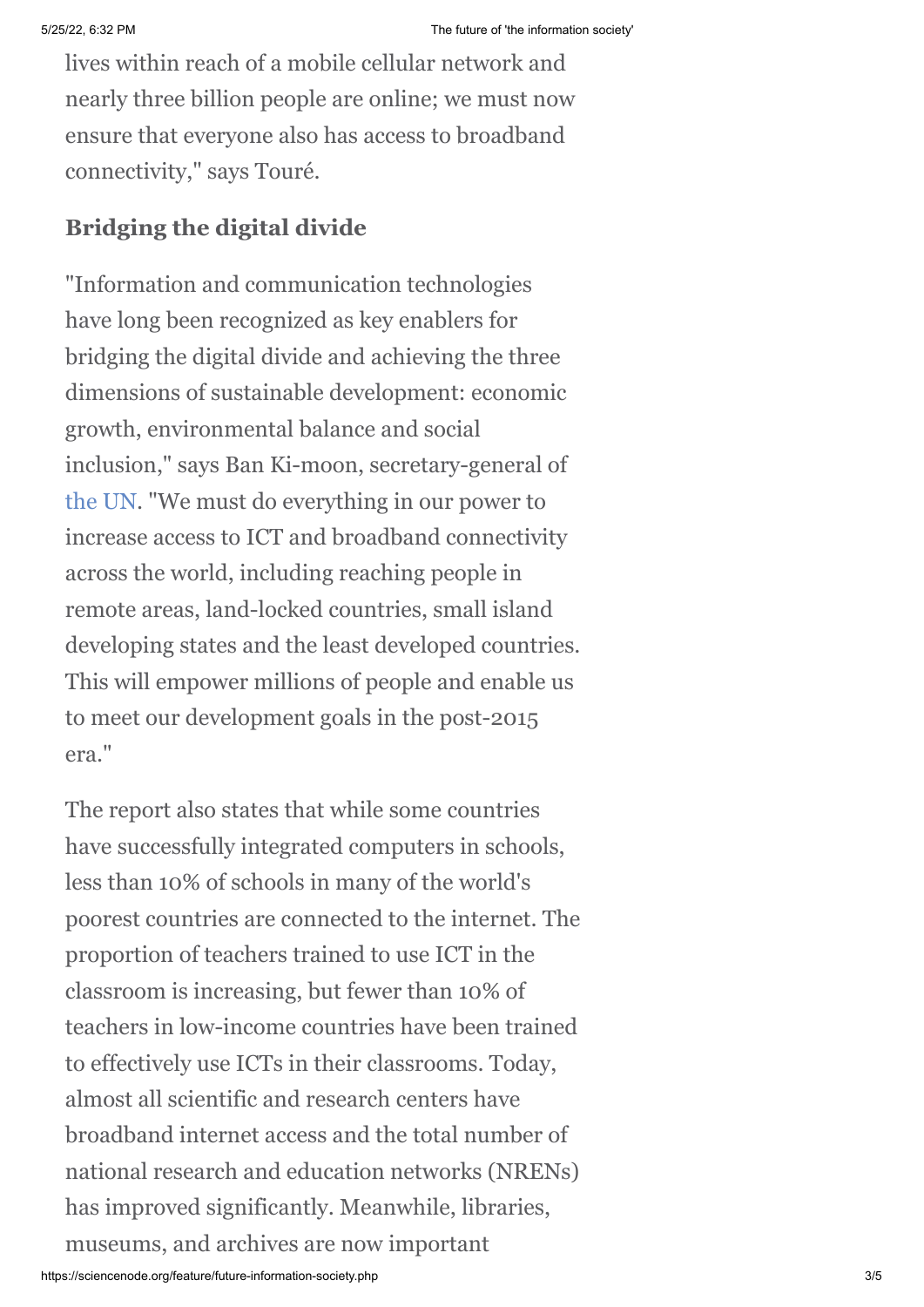providers of online content related to culture. Nevertheless, a lot remains to be done in terms of digitizing cultural heritage and making it available online.

"This report is a major milestone in tracking the information society worldwide," explains ITU deputy secretary-general Houlin Zhao. "It shows that while significant achievements have been made in the last decade, the digital divide remains a major barrier to an inclusive information society. We are determined to continue to plan, develop and implement large-scale ICT projects as we accompany countries on their development journey."

"Today we are in 'the information society' and we are now moving towards the next step, 'the knowledge society'," explains Touré. "Everyone needs not only access to information, but also to use information, create information, and share information." He concludes: "We need to make sure ICT gets a permanent role in the post-2015 development agenda."